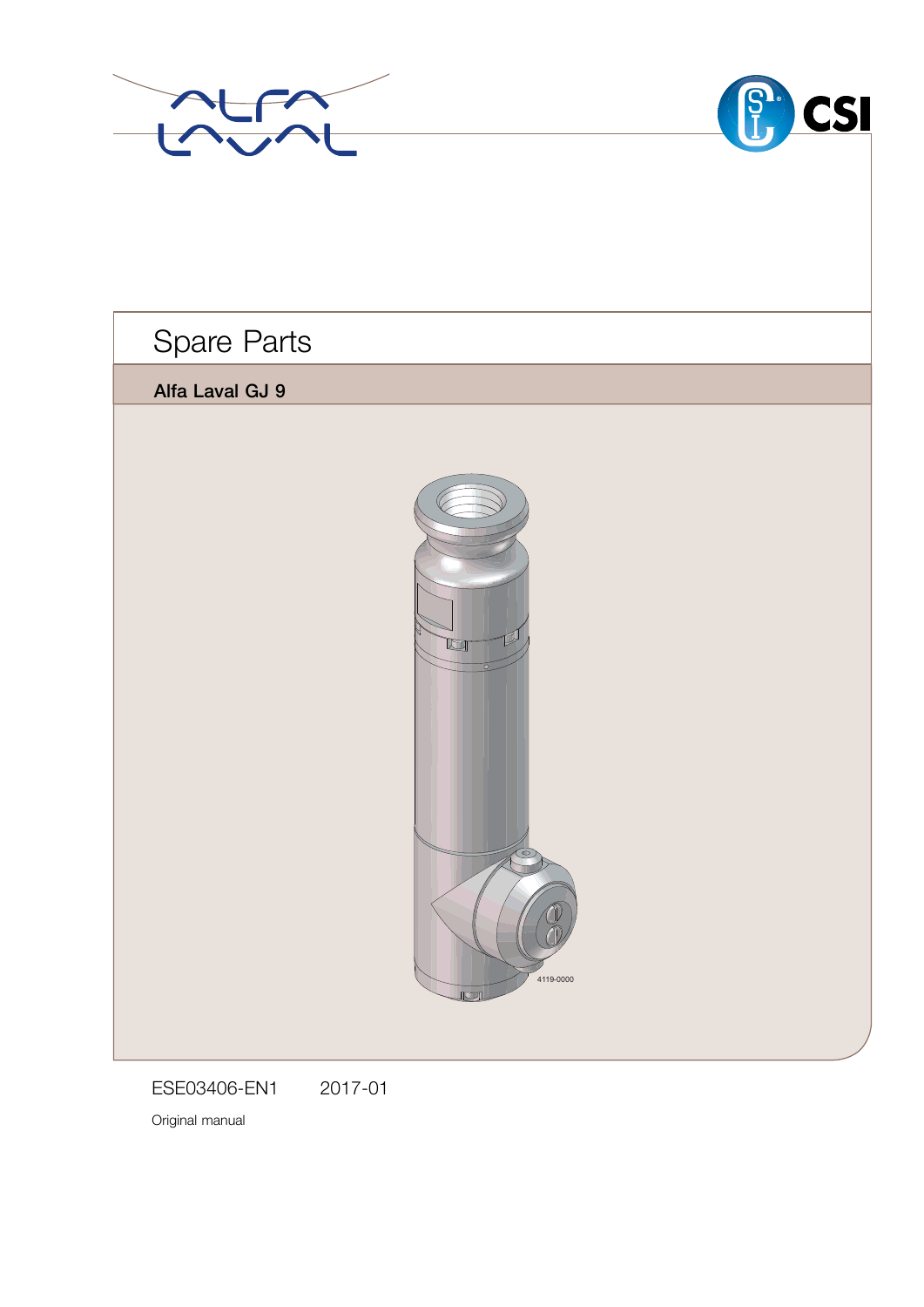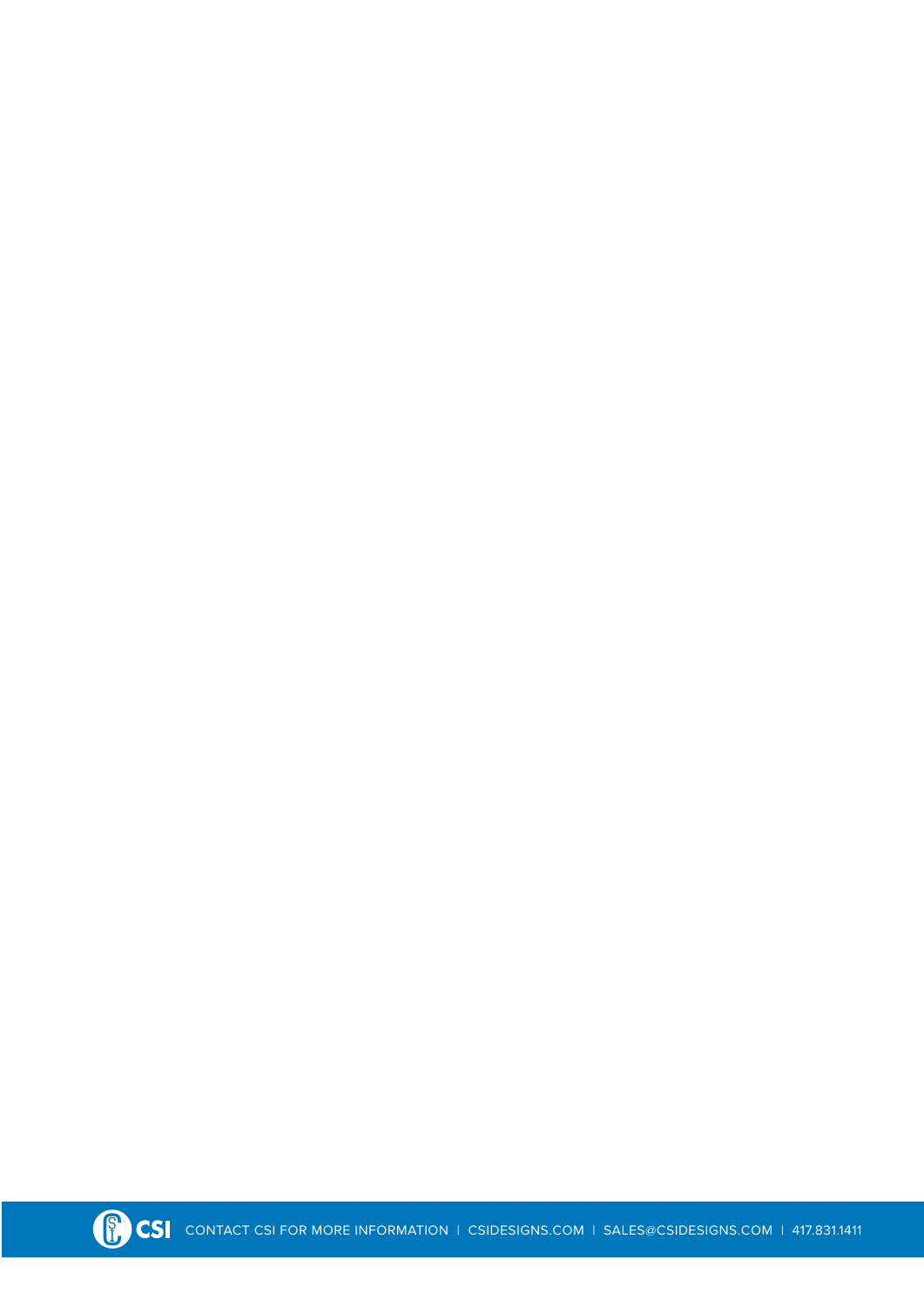*The information herein is correct at the time of issue but may be subject to change without prior notice*

[1. Alfa Laval GJ 9 ......................................................................................... 4](#page-3-0)

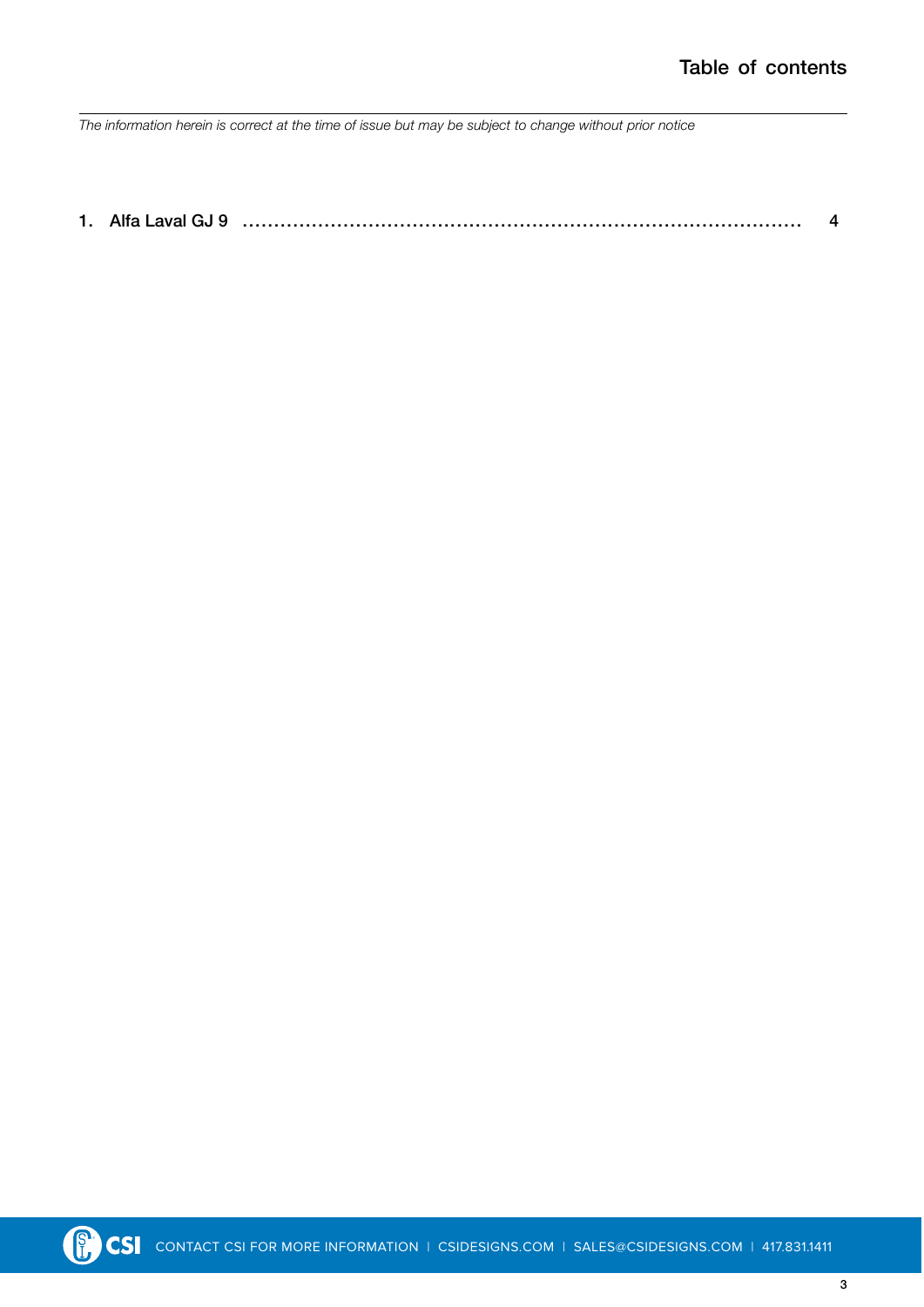<span id="page-3-0"></span>

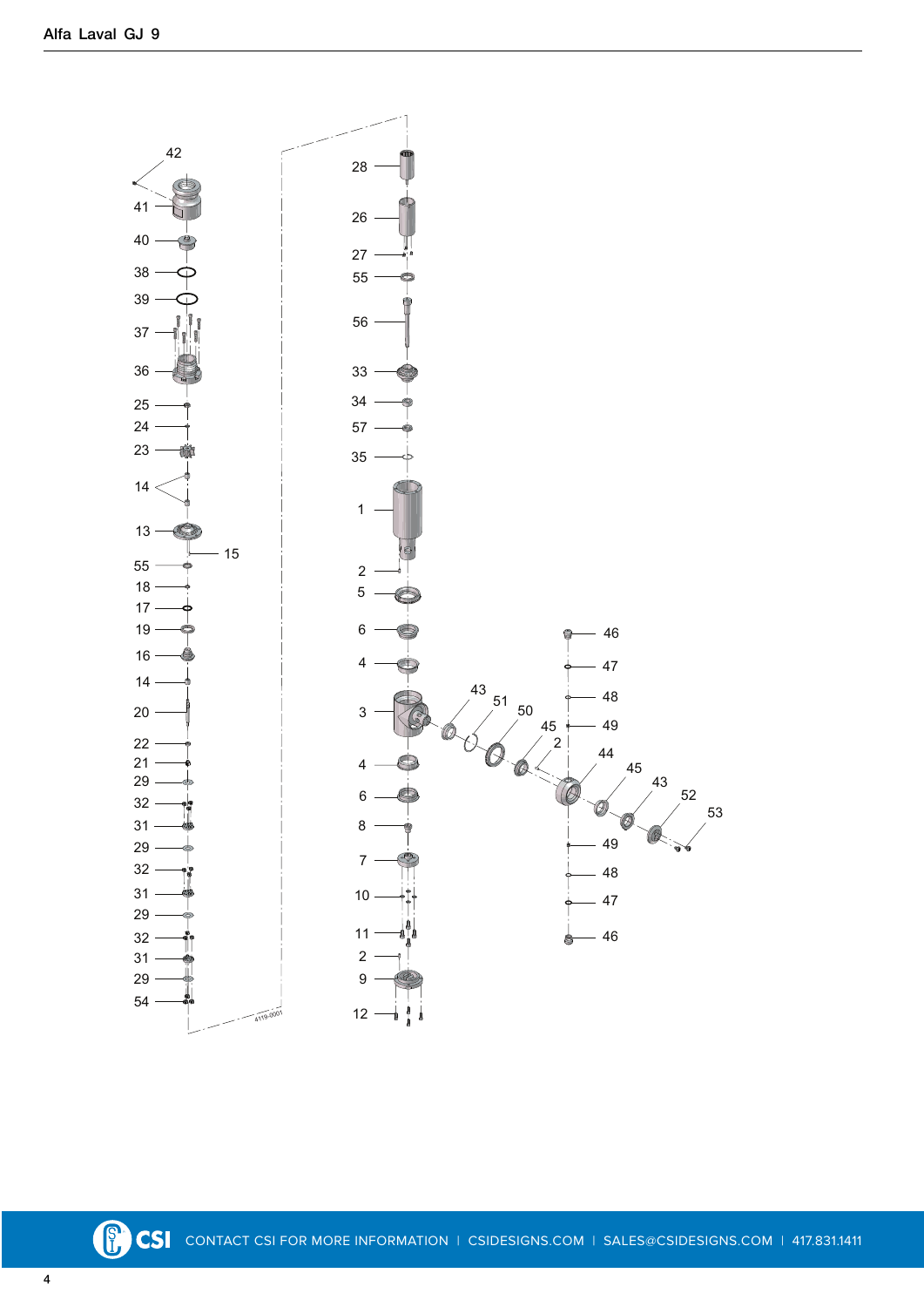| Pos                             |                     | Qty Denomination                                                                                 | Item no. | Gamajet no.                     |
|---------------------------------|---------------------|--------------------------------------------------------------------------------------------------|----------|---------------------------------|
| 1                               | 1                   |                                                                                                  |          | 9-103-Etching                   |
| 2                               | 3                   |                                                                                                  |          | E-866                           |
| 3                               | 1                   |                                                                                                  |          | $9 - 104$                       |
| <b>□○❖</b><br>4                 | 2                   |                                                                                                  |          | $9 - 132$                       |
| 5<br>□◆○★▲◆ 2                   | 1                   |                                                                                                  |          | $9 - 117$                       |
| 6<br>7                          | 1                   |                                                                                                  |          | $9 - 131$<br>$9 - 130$          |
| 8<br>ಯ⊀∆∗⊡                      | $\overline{1}$      |                                                                                                  |          | $9 - 146$                       |
| 9                               | 1                   |                                                                                                  |          | $9 - 114$                       |
| 10                              | 4                   |                                                                                                  |          | $9 - 147$                       |
| 11<br>⊡◆○★▲❖<br>12 <sup>°</sup> | 4<br>$\overline{4}$ |                                                                                                  |          | $9 - 137$<br>$9 - 126$          |
| 13                              | 1                   |                                                                                                  |          | $9 - 128$                       |
| 14                              | З                   |                                                                                                  |          | 8-548                           |
| 15                              | 1                   |                                                                                                  |          | 6-143                           |
| 16<br>17.10▲                    | 1<br>1              |                                                                                                  |          | $9 - 127$<br>642-V              |
| 17.2□◆                          | 1                   |                                                                                                  |          | 642-E                           |
| 17.3★◆                          | 1                   |                                                                                                  |          | 642-K                           |
| 18                              | 1                   |                                                                                                  |          | E-867                           |
| 19<br>20                        | 1<br>1              |                                                                                                  |          | $9 - 116$<br>$9 - 122$          |
| 21                              | 1                   |                                                                                                  |          | $9 - 111$                       |
| 22                              | 1                   |                                                                                                  |          | $9 - 124$                       |
| 23                              | 1<br>1              |                                                                                                  |          | $9 - 110$                       |
| 24<br>25                        | 1                   |                                                                                                  |          | 8-544<br>8-545                  |
| 26                              | 1                   |                                                                                                  |          | $9 - 101$                       |
| 27                              | 3                   |                                                                                                  |          | $9 - 139$                       |
| 口○❖<br>28<br>29                 | 1<br>4              |                                                                                                  |          | $9 - 113 - A$                   |
| 30                              | 2                   |                                                                                                  |          |                                 |
| 31                              | 1                   |                                                                                                  |          |                                 |
| 32                              | 9                   |                                                                                                  |          |                                 |
| 33<br>ಯ◆○★▲☆<br>34              | 1<br>$\mathbf 1$    |                                                                                                  |          | $9 - 129$<br>$9 - 145$          |
| 35                              | 1                   |                                                                                                  |          | $9 - 123$                       |
| 36                              | 1                   |                                                                                                  |          | $9 - 102$                       |
| 37                              | 6                   |                                                                                                  |          | $9 - 138$                       |
| 38.10▲<br>38.2□◆                | 1<br>1              |                                                                                                  |          | $9 - 142 - V$<br>$9 - 142 - E$  |
| 38.3**                          | 1                   |                                                                                                  |          | $9 - 142 - K$                   |
| 39.1○▲                          | 1                   |                                                                                                  |          | $9 - 141 - V$                   |
| 39.2□◆                          | 1                   |                                                                                                  |          | $9 - 141 - E$                   |
| 39.3★◆<br>40.1                  | 1<br>1              |                                                                                                  |          | $9 - 141 - K$<br>9-109-STD      |
| 40.2                            | 1                   |                                                                                                  |          | 9-109-MV                        |
| 40.3                            | 1                   |                                                                                                  |          | 9-109-HV                        |
| 40.4                            | 1                   |                                                                                                  |          | $9 - 109 - LV$                  |
| 40.5<br>41                      | 1<br>1              |                                                                                                  |          | 9-109-LP<br>$9 - 108$           |
| 42                              | 1                   |                                                                                                  |          | $9 - 140$                       |
| 43 □◆○★▲◆ 2                     |                     |                                                                                                  |          | 9-133                           |
| 44                              | 1                   |                                                                                                  |          | $9 - 105 - D$                   |
| 45 □○◆<br>46.1                  | 2<br>2              |                                                                                                  |          | 9-134<br>6-107-ASE.125          |
| 46.2                            | 2                   | Nozzle assembly, EPDM - 0.135                                                                    |          | 6-107-ASE.135                   |
| 46.3                            | 2                   | Nozzle assembly, EPDM - 0.150"                                                                   |          | 6-107-ASE.150                   |
| 46.4                            | 2                   | Nozzle assembly, EPDM - 0.165                                                                    |          | 6-107-ASE.165                   |
| 46.5<br>46.6                    | 2<br>2              | 9614699302<br>Nozzle assembly, EPDM - 0.200"<br>Nozzle assembly, EPDM - 0.225"<br>9614620905     |          | 6-107-ASE, 200<br>6-107-ASE.225 |
| 46.7                            | 2                   | Nozzle assembly, Viton - 0.125"<br>9614621001                                                    |          | 6-107-ASV.125                   |
| 46.8                            | 2                   | Nozzle assembly, Viton - 0.135"                                                                  |          | 6-107-ASV.135                   |
| 46.9                            | 2                   | Nozzle assembly, Viton - 0.150"<br>9614621002                                                    |          | 6-107-ASV.150                   |
| 46.1<br>46.11                   | 2<br>2              | Nozzle assembly, Viton - 0.165"<br>Nozzle assembly, Viton - 0.200"<br>9614699402                 |          | 6-107-ASV.165<br>6-107-ASV.200  |
| 46.12                           | 2                   | Nozzle assembly, Viton - 0.225"                                                                  |          | 6-107-ASV.225                   |
| 46.13                           | 2                   | Nozzle assembly, Kalrez - 0.125"                                                                 |          | 6-107-ASK.125                   |
| 46.14                           | 2                   | Nozzle assembly, Kalrez - 0.135"                                                                 |          | 6-107-ASK.135                   |
| 46.15<br>46.16                  | 2<br>2              | Nozzle assembly, Kalrez - 0.150"<br>9614621102<br>Nozzle assembly, Kalrez - 0.165"<br>9614621103 |          | 6-107-ASK.150<br>6-107-ASK.165  |
| 46.17                           | 2                   | Nozzle assembly, Kalrez - 0.200"<br>9614699502                                                   |          | 6-107-ASK.200                   |
| 46.18                           | 2                   |                                                                                                  |          | 6-107-ASK.225                   |
| 47.10▲                          | 2                   |                                                                                                  |          | $6 - 155 - V$                   |
| 47.2□◆<br>47.3★❖                | 2<br>2              |                                                                                                  |          | $6 - 155 - E$<br>6-155-K        |
| 48.10▲                          | 2                   |                                                                                                  |          | 7-753-V                         |
| 48.2□◆                          | 2                   |                                                                                                  |          | 7-753-E                         |
| 48.3★◆                          | 2<br>2              |                                                                                                  |          | 7-753-K                         |
| 49                              |                     |                                                                                                  |          | 8-549                           |

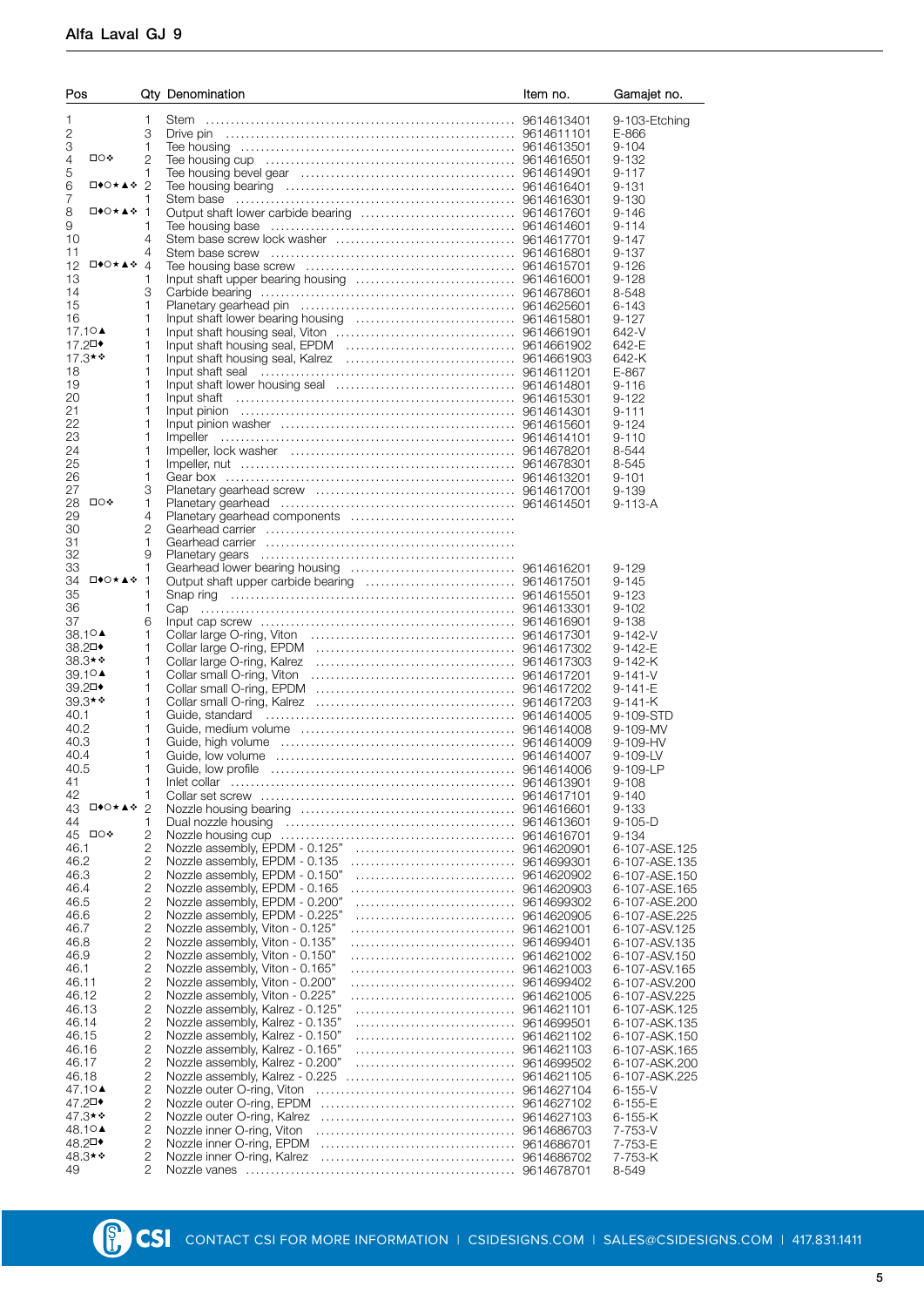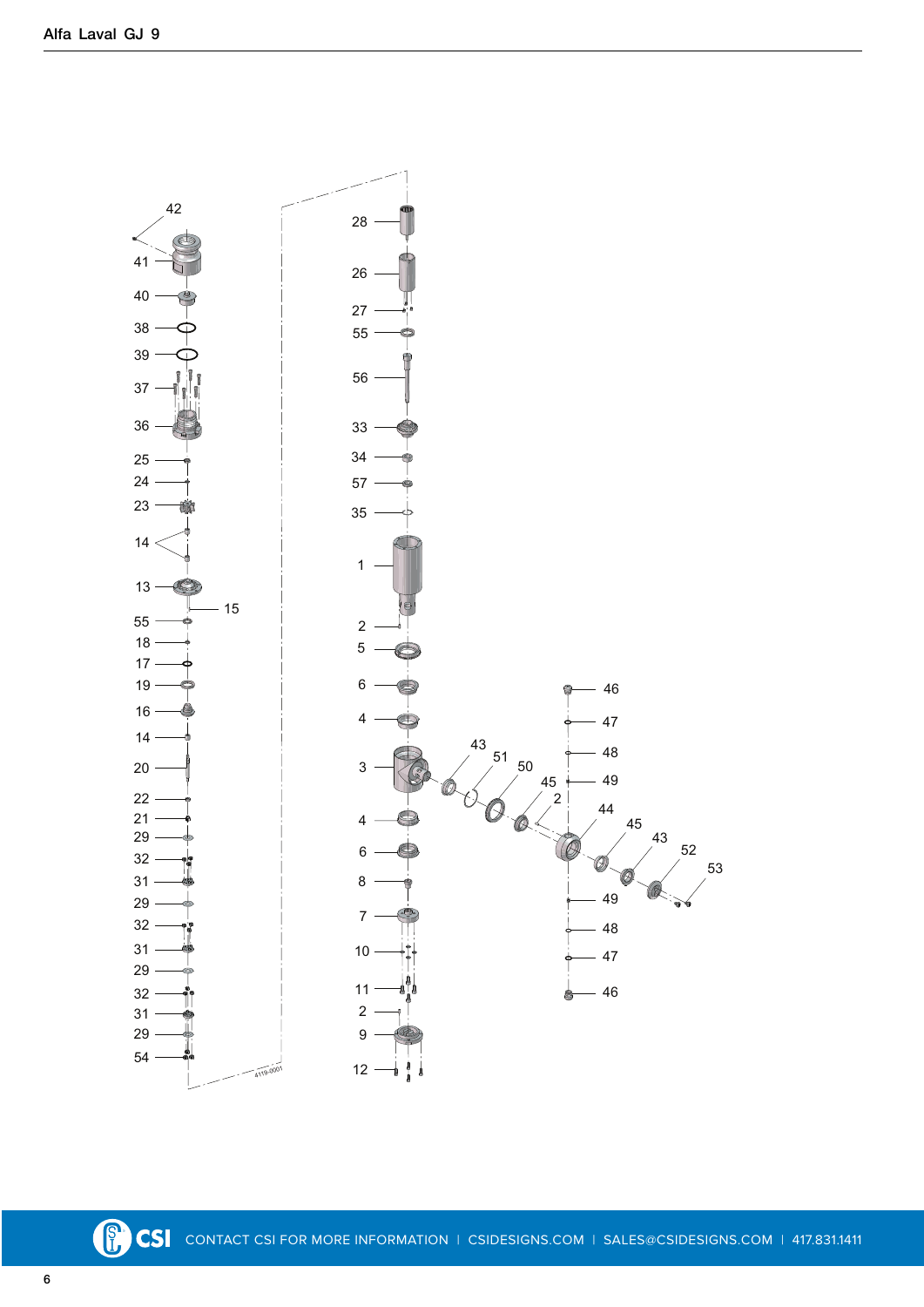## Alfa Laval GJ 9

| Pos                                                                            |                                             | Qty Denomination | Item no. | Gamajet no.                                                                                      |
|--------------------------------------------------------------------------------|---------------------------------------------|------------------|----------|--------------------------------------------------------------------------------------------------|
| 50<br>51<br>52<br>53<br>54<br>55<br>⊡♦○★▲❖<br>□○❖<br>56<br><b>□◆○★▲◆</b><br>57 | 1<br>2<br>3<br>$\mathcal{P}$<br>$\mathbf 1$ | Name plate       |          | $9 - 118$<br>$9 - 119$<br>$9 - 106$<br>8-547<br>$9 - 148$<br>$9 - 115$<br>$9 - 112$<br>$9 - 120$ |
|                                                                                |                                             |                  | Item no. | Gamajet no.                                                                                      |
| Minor service kits                                                             |                                             |                  |          |                                                                                                  |
|                                                                                |                                             | <b>EPDM</b>      |          | <b>9MINEPDMKIT</b>                                                                               |
|                                                                                |                                             |                  |          | <b>9MINVITONKIT</b>                                                                              |
| *                                                                              |                                             |                  |          | <b>9MINKALREZKIT</b>                                                                             |
| Major service kits                                                             |                                             |                  |          |                                                                                                  |
| $\Box$                                                                         |                                             | <b>FPDM</b>      |          | <b>9MAJEPDMKIT</b>                                                                               |
| $\circ$                                                                        |                                             |                  |          | <b>9MAJVITONKIT</b>                                                                              |
| ٠                                                                              |                                             | Kalrez (FFKM)    |          | 9MA-<br><b>JKALREZKIT</b>                                                                        |

Parts marked with  $\Box \bullet \circ \star \blacktriangle \bullet$  are included in the service kits.